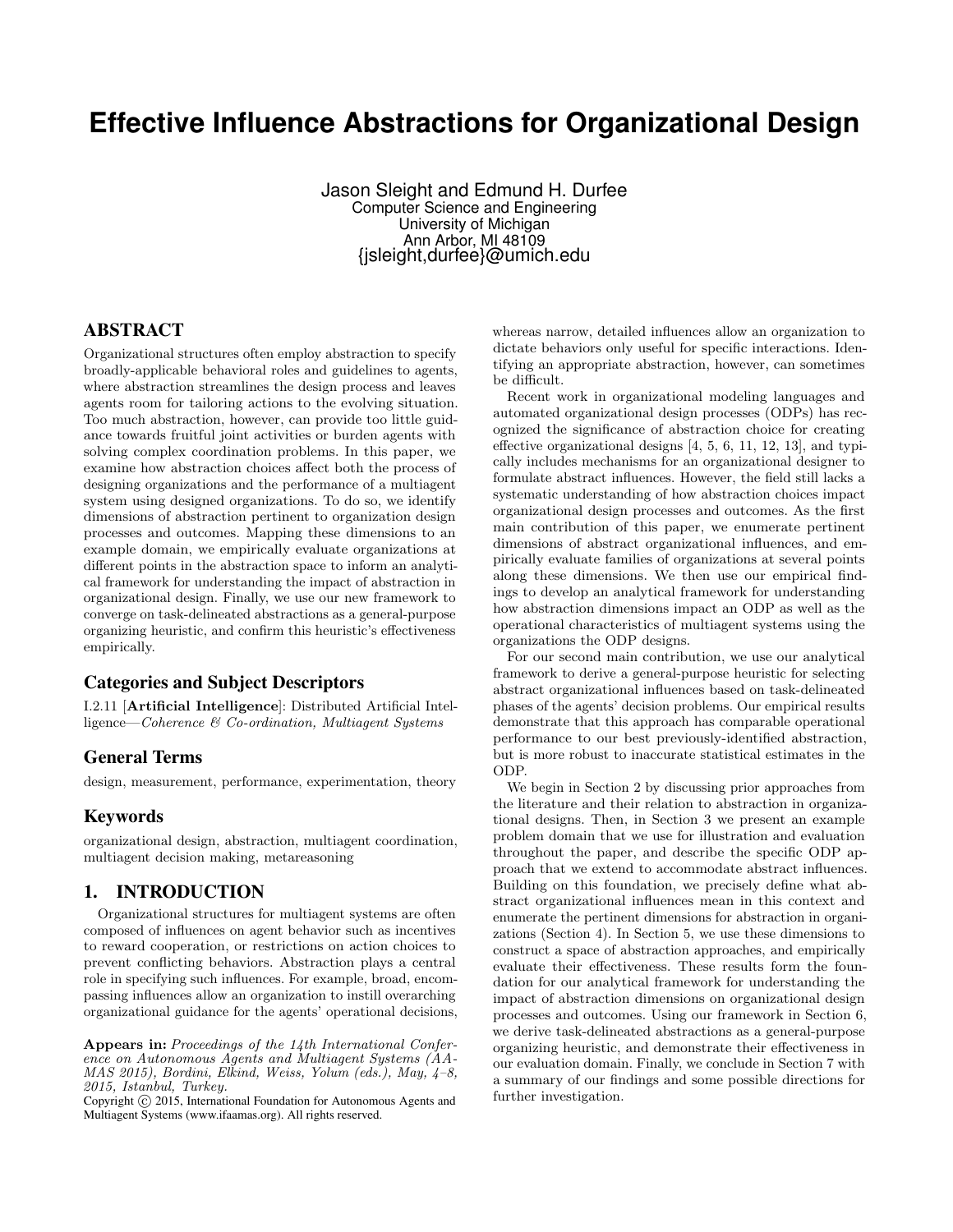| F <sub>1</sub> |                |                | F2 |                |    |  |
|----------------|----------------|----------------|----|----------------|----|--|
|                |                | A <sub>1</sub> |    |                | A2 |  |
|                |                |                |    | F <sub>3</sub> |    |  |
|                | F <sub>1</sub> |                |    |                |    |  |

Figure 1: Example initial state in our firefighting grid world. Ai is the position of agent  $i$ , and  $Fx$  indicates a fire with intensity x. Darker shading indicates higher delay.

## 2. RELATED WORK

In automated ODPs such as [5, 11, 12, 13], the ODP's organizational design space imposes the degree to which organizational influences will be abstracted, where for example a design space with detailed specifications implies a narrow abstraction and vice versa. While each of these prior ODPs has inherently used an abstraction, little explicit discussion has been devoted to the question of how to choose an appropriate abstraction. For example, in prior work [13], we noted that abstraction choice can have substantial impact on the effectiveness of an ODP; however, did not perform an in-depth investigation of how abstraction choice affects the ODP algorithm or the performance of the organizations it designs. This paper serves to fill that gap, and provides insights for selecting an appropriate abstraction to use in conjunction with automated ODPs.

In order to provide expressive flexibility for a spectrum of system requirements, recent organizational modeling languages often explicitly distinguish between various abstractions that an organization can utilize. For example, OMNI [4] specifies organizations at abstract (e.g., main organizational objectives), concrete (e.g., social and interaction structures), and implementation (e.g., norm interpretation) levels, and  $MOISE<sup>+</sup>$  [6] specifications include functional (e.g., schemes for goal achievement), structural (e.g., roles and their relationships), and deontic (e.g., duties associated with roles) dimensions. However, beyond high-level intuitions such as the modeling semantics associated with each aspect of the language, there has been insufficient research on when it is appropriate to utilize a particular construct of a language, or on how different organizational encoding approaches will affect the organizational design process and the resulting organization's performance. By providing a deeper investigation of how abstraction choices impact organizations, our work here provides complementary knowledge for guiding usage of these languages.

In multiagent sequential decision making research, several approaches exist for incorporating abstractions into the agents' representations and reasoning processes, although the approaches view abstraction from the operational decision making perspective as opposed to an organizational design perspective. For example, research into finite state controllers [3, 8] investigates abstracting histories to create policies of bounded, finite size. Influence decoupling frameworks [16] examine how multiagent coordination can be efficiently facilitated through influence abstractions that focus how the agents' can affect each others' policies. Coordination locale frameworks [15] study how multiagent coordination can be greatly simplified if the coordination possibilities can be predetermined and localized. Options research [1, 14] shows how agents' behaviors can be abstracted and viewed

as macro-actions that can speed up policy creation. Each of these approaches (among others not mentioned here) explores various tradeoffs between the computational efficiency gained from abstract reasoning or representations versus the (potential) loss of resulting solution quality, and we leverage these ideas to guide and inform our investigation of abstractions as related to organizational specifications.

# 3. BACKGROUND

## 3.1 Example Domain

For the remainder of this paper, we adopt our previously developed organizational design problem [13]. We assume the system is represented as a locally-fully observable decentralized Markov decision process (Dec-MDP) [2] in which each of n fully-cooperative agents possesses a local model,  $\mathcal{M}_i = \langle S_i, \alpha_i, A_i, P_i, R_i, T_i \rangle$ , that specifies agent i's local: factored state space  $(S_i)$ , initial state distribution  $(\alpha_i)$ , action space  $(A_i)$ , transition function  $(P_i)$ , reward function  $(R_i)$ , and finite time horizon  $(T_i)$ . Using any of the standard techniques [9], each agent can calculate an optimal local policy,  $\pi_i^* : S_i \times A_i \mapsto [0, 1]$  from its  $\mathcal{M}_i$ . These  $\pi_i^*$ s together constitute the joint policy for the system,  $\pi = \langle \pi_1^*, \cdots, \pi_n^* \rangle$ , which may or may not be jointly optimal depending on how the agents coordinate the construction of their local policies. The joint Q-value,  $Q^{\pi}(s, a)$ , is defined as the expected cumulative reward of executing joint action  $\alpha$  in global state  $s$ , then following joint policy  $\pi$ .

To illustrate a problem of this type, we previously developed a simplified firefighting domain. To summarize the domain (see [13] for a more complete description), two agents move through a grid world to fight fires of various intensities until some predetermined, fixed time horizon. Each cell has a delay that stochastically prevents movement into that cell (e.g., rubble or traffic), and the joint reward is determined by the intensities of all the active fires in the grid. Figure 1 shows an example initial state with four fires, though in [13] there was a maximum of two fires.

It is important to recognize that while the firefighting domain may seem straightforward from the perspective of the agents' decision problems (despite there typically being millions of states in the joint problem), the complexity of the agents' problems is of secondary importance to the complexity of the organizational design problem. In this respect, the firefighting domain presents several interesting challenges. For example, since the local behaviors of the unorganized system naturally perform quite well (even optimally in some cases), an ODP must create an exceptional organization in order to outperform the local baseline. Additionally, the range of optimal coordination patterns is diverse (e.g., agent 1 should fight all of the fires in some random instances, only one fire in others, etc.), which compels an ODP to create flexible, robust organizations.

## 3.2 Organizational Design Problem

We build upon our previous work [13] and define an **orga**nizational influence,  $\Delta_i$ :  $S_i \times A_i \times S_i \mapsto S_i \times A_i \times S_i$  as a modification to  $\mathcal{M}_i$  at  $(s_i \in S_i) \times (a_i \in A_i) \times (s'_i \in S_i)$ . Alternatively, it is sometimes useful to view  $\Delta_i$  as a constraint or re-prioritization to the agent's local policy space brought about by a modification to  $\mathcal{M}_i$ . For example in the firefighting problem in Figure 1, an  $\Delta_i$  could alter agent 1's  $\mathcal{M}_i$  to not include the move-east action in the initial state, which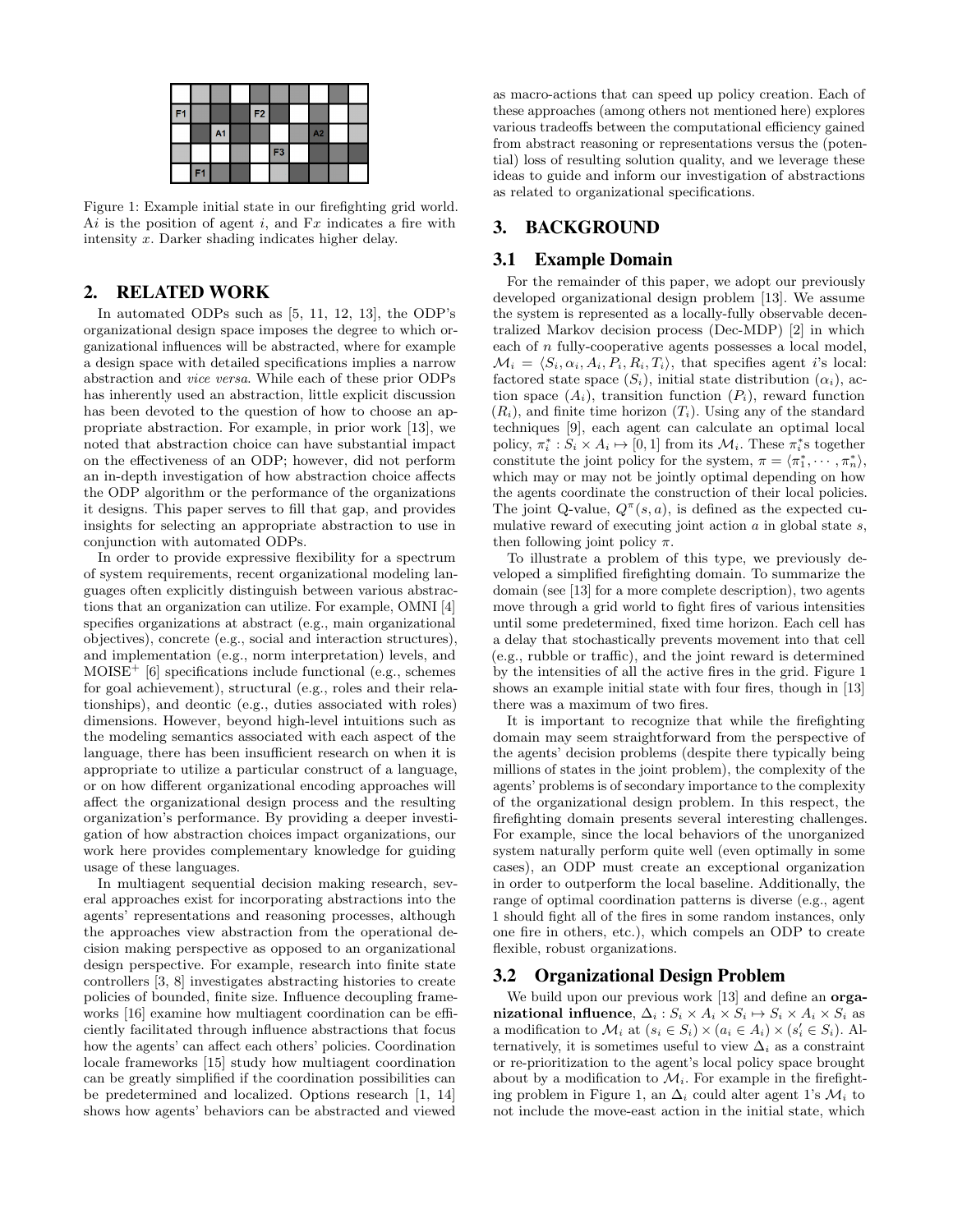prevents agent 1 from selecting polices with this state-action mapping and biases it towards fighting the western fires.

An organizational design, Θ, is defined as a set of organizational influences for each agent,  $\Theta \equiv \langle \theta_1, \cdots, \theta_n \rangle$ , where  $\theta_i \equiv {\{\Delta_i\}}$  is the set of organizational influences for agent *i*. To measure the performance of an organizational design, we utilize metrics for the expected reward,  $\mathbb{R}_{Op}(\Theta)$  and computational costs,  $\mathbb{C}_{Op}(\Theta)$ , of the the agents' joint policy with respect to the organization,  $\pi^{|\Theta}$ , and define an **operational performance** function,  $\mathbb{P}_{Op}(\Theta)$ , to select from the Pareto front of these metrics.<sup>1</sup> Where  $C(\pi_i^{*|\theta_i})$  is agent *i*'s expected local costs to compute  $\pi_i^{*|\theta_i}$ .

$$
\mathbb{R}_{Op}(\Theta) \equiv \sum_{s \in S} \alpha(s) \sum_{a \in A} \pi^{|\Theta}(s, a) Q^{\pi^{|\Theta}}(s, a)
$$

$$
\mathbb{C}_{Op}(\Theta) \equiv E_i[C(\pi_i^{*|\theta_i})]
$$

$$
\mathbb{P}_{Op}(\Theta) \equiv f(\mathbb{R}_{Op}(\Theta), \mathbb{C}_{Op}(\Theta))
$$

Returning to the firefighting example, by carefully selecting appropriate influences like the one discussed above, an  $\Theta$  can designate regions of responsibility that each agent is responsible for fighting fires within (i.e., remove actions that if left available would permit an agent to leave its organizationally designated region). Such an organization can decrease the amount of computation that each agent requires to find its policy (i.e.,  $\mathbb{C}_{Op}(\Theta)$ ), since an agent is not permitted to consider actions that would take it out of its region. In exchange, the expected joint reward of the system (i.e.,  $\mathbb{R}_{Op}(\Theta)$ ), might decrease if there are specific problems where an agent should leave its region (e.g., if there are no fires in its region).

The purpose of an ODP is to find a  $\Theta$  that optimally balances these objectives in order to maximize the operational performance,  $\Theta^* \equiv \text{argmax}_{\Theta} \mathbb{P}_{Op}(\Theta)$ . Unsurprisingly, finding such an organization is computationally intractable [13], thus we developed an efficient algorithm for finding a locally optimal Θ. To summarize, their algorithm computes the incremental impact of an individual  $\Delta_i$  with respect to a candidate organization, then embeds these calculations within a greedy hill climbing algorithm. Abusing notation, the algorithm in standard linear approximation form is:

$$
\Theta^{j+1} = \Theta^j + \underset{\Delta_i}{\text{argmax}} \left[ \Delta_i \cdot \frac{d\mathbb{R}_{Op}}{d\Theta^j} (\Theta^j) \frac{\delta f}{\delta \mathbb{R}_{Op}} (\Theta^j) + \Delta_i \cdot \frac{d\mathbb{C}_{Op}}{d\Theta^j} (\Theta^j) \frac{\delta f}{\delta \mathbb{C}_{Op}} (\Theta^j) \right]
$$

A main contribution of this prior work was techniques for efficiently computing the  $\Delta_i \cdot \frac{d\mathbb{R}_{Op}}{d\Theta^j}(\Theta^j)$  and  $\Delta_i \cdot \frac{d\hat{\mathbb{C}}_{Op}}{d\Theta^j}(\Theta^j)$ terms of this algorithm. To summarize those techniques, the ODP samples instances from a global perspective of the domain and computes optimal joint policies for each sample, then aggregates across these samples to calculate the expected impact of an influence.

# 4. ABSTRACT ORGANIZATIONAL INFLUENCES

In our previous work (see Section 3), the ODP utilized an abstraction that relied on only an agent's position to identify patterns in that agent's reasoning and behaviors. The resulting organizations exploited domain specifics—especially that

a problem instance often has exactly one fire for each agent to fight—and specified influences that essentially captured that, once an agent starts moving toward a fire, it shouldn't think about reversing its movements, and that it is not useful to (think about) moving to places more easily reached by the other agent. The ODP discovered that, because each agent typically fought only one fire, an organization that disallows reverse movements and movements deep in to the other agent's territory performs well.

To pose greater challenges to the system and ODP, we make two extensions to the firefighting domain. First, we extend the number of fires per problem to four. Second, in previous versions of the domain, there were implicitly minimum durations before the agents could impact each other (i.e., determined by the minimum number of moves required to reach grid cells with active fires), but due to the cell delays there was no finite maximum duration (other than the time horizon). To provide meaningful finite maximum durations before an agent could impact another, we introduce a cap on the maximum number of consecutive failed movement attempts before success is ensured. We maintain the Markov property by adding a new state factor to maintain the number of consecutive failed moves.

Since each agent might fight multiple fires in our extended version of the domain, an encompassing abstraction that at all times prohibits reverse movements could stop the agents from reaching a second fire, and as a result have poor operational performance. Intuitively, however, a narrower abstraction could provide the necessary organizational expressivity for the ODP to differentiate these coordination patterns in a more nuanced specification.

#### 4.1 Motivation for Abstract Influences

We have two primary motivations for abstract organizational influences in this paper:

1) By generalizing where influences apply beyond just the seen instances, an appropriate abstraction can improve organizational performance. For example in the firefighting domain, generalizing instances of purposeful movement toward a fire to prohibit reverse movements everywhere.

2) By abstracting over a wider space of instances, an appropriate abstraction can find influence patterns with greater confidence (i.e., it avoids overfitting). For example in the firefighting domain, seeing enough instances to confidently constrain the agents to local partitions of the grid world.

Of course, these benefits can be lost if abstraction is taken too far. Overextending abstraction can misapply influences, and conflate patterns or properties of influences that can harm operational performance and/or confuse an ODP's search algorithm. Alternatively, too little abstraction can too sparsely distribute the ODP's limited information, yielding poor statistical estimates that make the ODP's search algorithm sensitive to sampling artifacts, and organizational performance reflective of the agents' arbitrary priors.

Beyond these fundamental motivations, abstract influences could have several other benefits depending on the application. One intuitive example is that abstract organizational influences can reduce organizational specification size. This can be important when an agent queries its  $\theta_i$  to find the influences associated with the part of its  $\mathcal{M}_i$  currently being considered. In our computational agents, however, we employ hashing to provide  $O(1)$  query complexity for organizational lookup, which makes specification size a non-issue.

<sup>&</sup>lt;sup>1</sup>We assume the Pareto optimality function  $f$  is monotonic in each dimension s.t. higher  $\mathbb{R}_{Op}$  and lower  $\mathbb{C}_{Op}$  is preferable.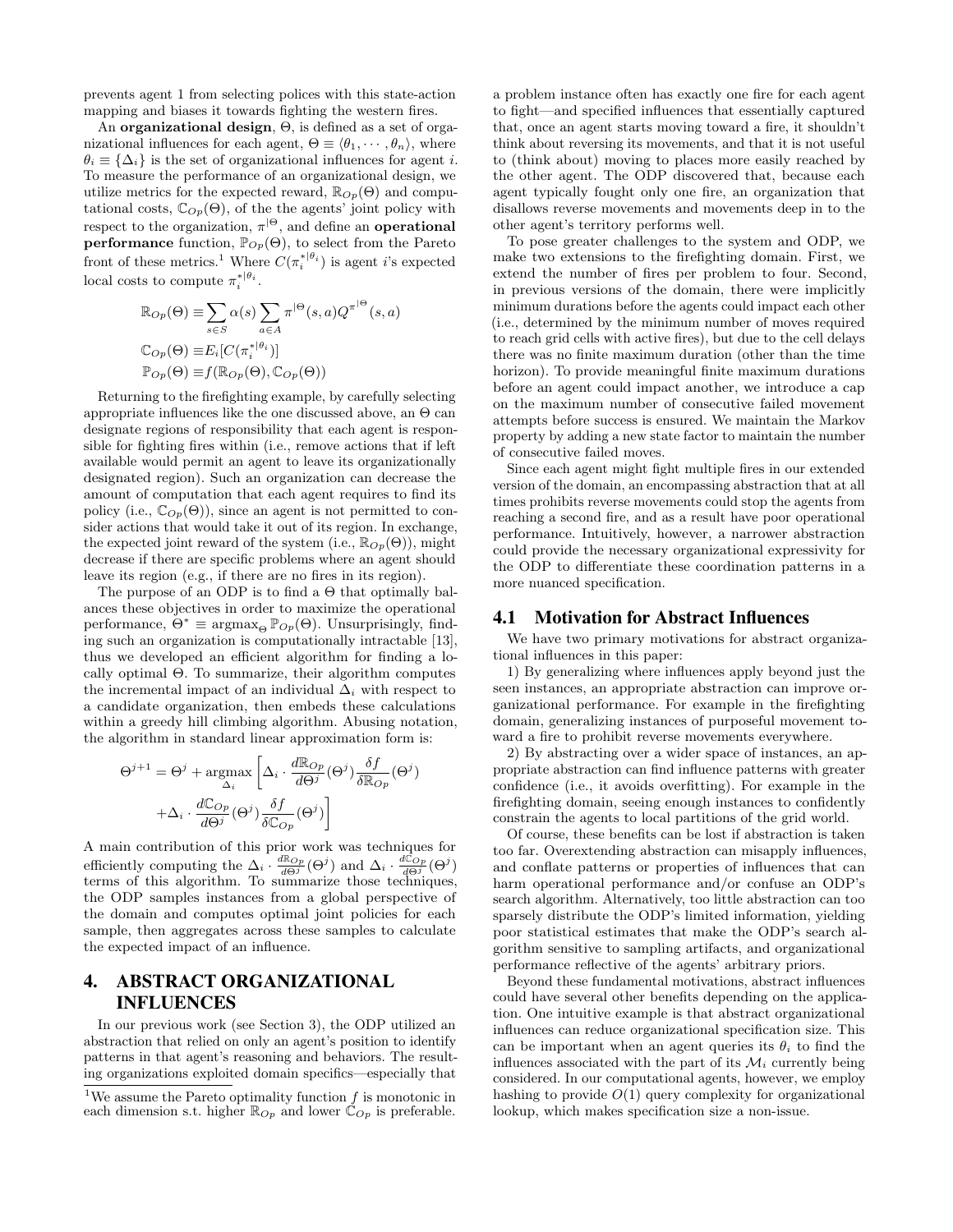

Figure 2: Illustration of the Pos abstraction's dimensions (see Table 1) for agent 1's initial position. The influence's inclusivity is  $\frac{1}{50}$ , its uniformity is  $\frac{1}{3}$ , and its ( $\mathbb{R}_{Op}$ ,  $\mathbb{C}_{Op}$ ) variance is (4.63, 1.11 × 10<sup>6</sup>). Quantities shown are for the four example  $\Delta_i$ s (rather than  $\hat{\Delta}_i$ 's entire domain), and are for illustrative purposes only and not from empirical data.

The ODP's computational costs are another possible motivating factor for abstraction, where broader influences imply a smaller organizational design space. The search algorithm from Section 3.2 has complexity  $O(|\{\Delta_i\}|^2)$ ; however, it is important to note that the search's computational costs are an insignificant portion (i.e.,  $\ll 0.1\%$ ) of the ODP's total computational costs in our experiments. The remainder of the computation is sampling problem instances and computing optimal joint policies to estimate the influences' incremental impacts, which is not affected by abstraction choices.

Yet another possible motivation for organizational abstraction is to provide flexibility for the agents to make local decisions within, while still providing organizational guidance for that reasoning. However, counter to possible intuitions, abstract organizational influences are orthogonal to the flexibility an agent retains in an organization. For example, highly flexible organizations can be specified as an aggregation of many fine-grained influences (e.g., in  $s_i$  consider  $a_i^{\overline{1}}$ , and in  $s_i$  also consider  $a_i^2$ , and in  $s_i$  also consider  $a_i^3$ , etc.). Thus, flexibility stems from both number of influences and their abstraction. Of course, abstraction choice could impact the ODP's decision of which/how-many influences to specify, but such flexibility differences arise from ODP decisions rather than as necessary consequences of the abstraction choice. In future work, we plan to more fully investigate the relationship between abstraction and flexibility.

Highly flexible organizations can be specified as an aggregation of many fine-grained influences (e.g., in s consider a1, and in s also consider a2, and in s also consider a3, etc., which is essentially Time+Pos's composition when computation is cheap). Thus, flexibility stems from both number of influences and their abstraction. Abstraction choice could impact the ODP's decision of which/how-many influences to specify (e.g., as in Section 5.2), but such flexibility differences arise from ODP decisions rather than as necessary consequences of the abstraction choice.

#### 4.2 Dimensions of Abstract Influences

To construct a framework for analyzing abstraction in organizational designs, in this section we provide more precise definitions for abstract influences and identify dimensions of abstraction pertinent to organizational design and outcomes.

Broadly speaking, an abstract organizational influence clusters together detailed influences and forces the ODP and agents into a monolithic treatment of the clustered influences. Figure 2 illustrates this concept. On the left are examples of optimal actions for A1 to take in its initial position, but at possibly different times and for different fire configurations. On the right is the abstract influence that indicates that at this position (at any time or fire configuration), A1 should consider any of the West, East, or North movement actions.

Formally, an influence abstraction is a function  $G: \Delta \mapsto \Delta$ , where  $\hat{\Delta}_i \in \hat{\Delta}$  is an abstract organizational influence. Building from the clustering perspective, we identified three primary dimensions for characterizing abstract influences.

Definition 1. The **inclusivity** of an abstract influence corresponds to how encompassing the influence is. Formally, the inclusivity of  $\Delta_i$  is the expected fraction of agent *i*'s local model,  $s_i \times a_i \times s'_i \in S_i \times A_i \times S_i$ , that  $\hat{\Delta}_i$  augments.<sup>2</sup>

Definition 2. The **uniformity** of an abstract influence corresponds to how well its composite influences agree on the local model's augmentation. Formally, the uniformity of  $\tilde{\Delta}_i$  is the expected fraction of its composite influences that augment agent i's local model in the same way.

Definition 3. The **variance** of an abstract influence,  $\Delta_i$ , is the expected variance of its composite influences' incremental  $(\mathbb{R}_{On}, \mathbb{C}_{On})$  impact. This differs from uniformity in that  $\tilde{\Delta}_i$ 's composite influences could all augment  $\mathcal{M}_i$  in the same way (have uniformity of 1), but have varied estimates for how meaningful the augmentation is (thus have high variance).

Figure 2 illustrates how the abstraction's values along each of these dimensions are calculated using an abstraction that drops all state factors except the agent's current position. For each of these dimensions, we define it for an organizational design as the expected value over all of the organization's

<sup>2</sup>Beyond abstracting the domain of influences, one could also envision abstracting the range (i.e., the effect of the augmentation). However, such an approach often decreases uniformity, which is typically undesirable (see Section 5).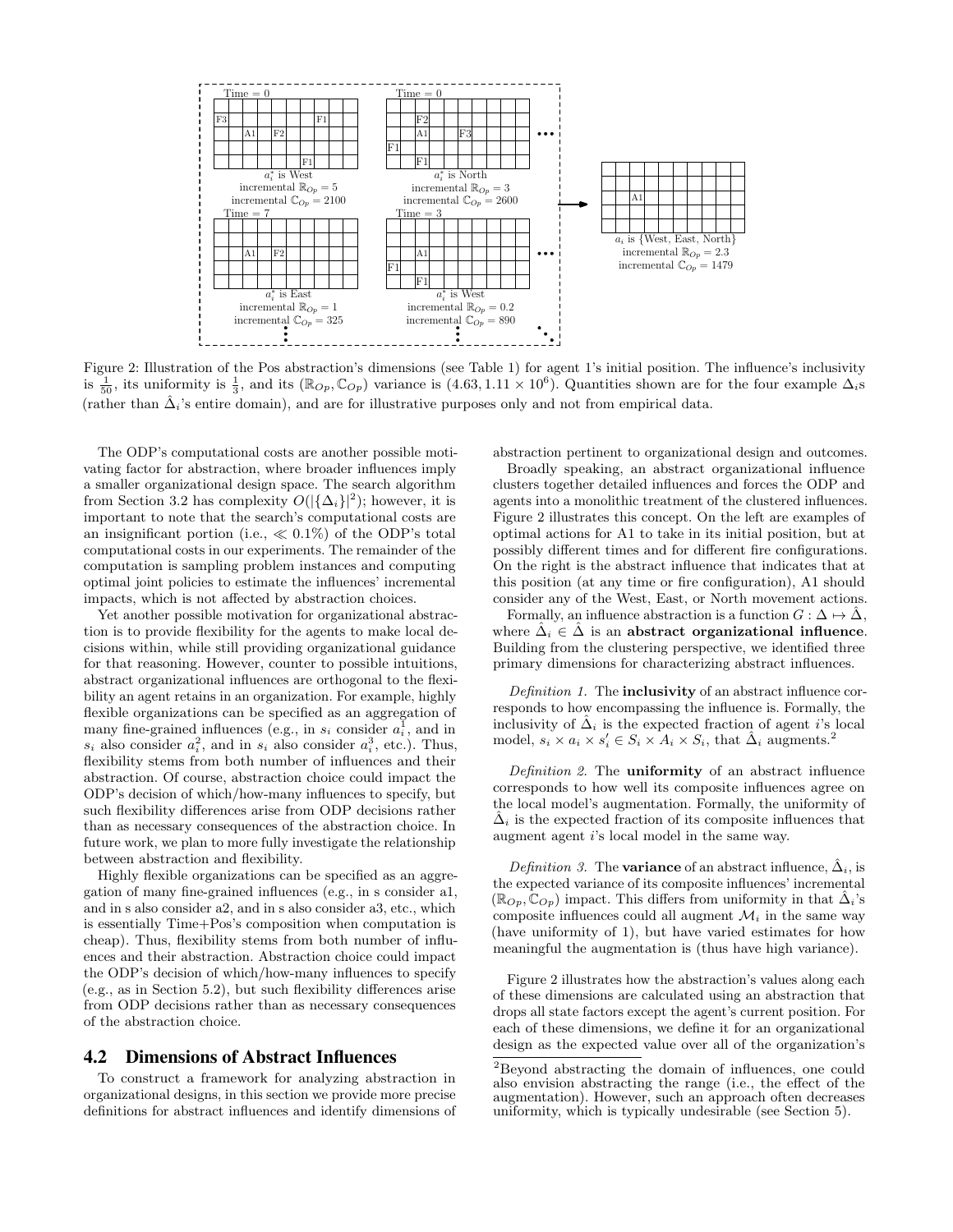influences; for example, the inclusivity of  $\Theta$  is the expected inclusivity of its influences.

## 4.3 Incorporating Abstract Influences

Incorporating abstract organizational influences into the ODP algorithm from Section 3.2 requires extending the calculation of an influence's incremental impact to an abstract influence's incremental impact. We do this by taking the expectation over  $\tilde{\Delta}_i$ 's constituent influences.

$$
\hat{\Delta}_{i} \cdot \frac{d\mathbb{R}_{Op}}{d\Theta^{j}}(\Theta^{j}) = E_{\Delta_{i}\mapsto\hat{\Delta}_{i}}[\Delta_{i} \cdot \frac{d\mathbb{R}_{Op}}{d\Theta^{j}}(\Theta^{j})]
$$

$$
\hat{\Delta}_{i} \cdot \frac{d\mathbb{C}_{Op}}{d\Theta^{j}}(\Theta^{j}) = E_{\Delta_{i}\mapsto\hat{\Delta}_{i}}[\Delta_{i} \cdot \frac{d\mathbb{C}_{Op}}{d\Theta^{j}}(\Theta^{j})]
$$

Using Figure 2 as an example, the ODP's estimate for  $\tilde{\Delta}_i$ 's incremental  $\mathbb{R}_{Op}$  and  $\mathbb{C}_{Op}$  impact is the expected impact of its constituent influences. The ODP search algorithm uses these values exactly as it would with un-abstracted influences.

Agents incorporate abstract organizational influences into their local reasoning in exactly the same way they incorporate un-abstracted influences. As each agent  $i$  is solving its local decision problem, it queries  $\theta_i$  to find the  $\hat{\Delta}_i$  that applies to the  $s_i \times a_i \times s'_i$  currently being considered within its  $\mathcal{M}_i$ , and then augments its  $\mathcal{M}_i$  in accordance with that  $\hat{\Delta}_i$ . For simplicity in this work, we limit our consideration to abstractions where an  $\Delta_i$  maps to a single  $\hat{\Delta}_i$ . In other words, G must be many-to-one, which implies the agents will only receive logically consistent Θs that do not entail incompatible augmentations for any  $s_i \times a_i \times s'_i$ . Investigating many-tomany abstractions could be an interesting line for future work, since it provides flexibility for hierarchical organizational influences like those found in modern organizational modeling languages [4, 6] and/or conflicting influences brought about by simultaneous membership in multiple organizations.

Using Figure 2 as an example, when agent 1 is considering which action to take in some state where it is located at its initial position (e.g., in its  $\pi_i^{*|\theta_i}$  solving process), it will query  $\theta_i$  and find the example  $\hat{\Delta}_i$ . Using  $\hat{\Delta}_i$ , agent i will augment its model to only permit consideration of the West, East, and North movement actions in its currently considered state.

#### 5. INFLUENCE ABSTRACTION EFFECTS

#### 5.1 Methodology

The research community has developed an extensive library of abstraction techniques such as: state abstraction [7] and finite controllers [3, 8] for decision-theoretic problems; influence [16] and coordination locale [15] abstractions for efficient coordination; hierarchical planning [1, 14] and task networks [10] for sequential reasoning; and the various abstract modeling constructs for an organizational modeling language [4, 6], among many others not mentioned here. Two overarching commonalities within these techniques, however, is to approach abstraction as 1) overlooking less important or irrelevant information, and/or 2) clustering similar information together. Using these as a basis for designing abstractions over various points in our dimensions, we created several families of abstract organizational influences for the firefighting domain that are summarized in Table 1.

We empirically evaluated these abstraction choices using the firefighting domain. To observe the impact of abstract influences with respect to  $\mathbb{P}_{Op}$ 's Pareto topology (i.e., as



Figure 3:  $\mathbb{P}_{Op}$  curves for each abstraction for different amounts of ODP information. Solid, dashed, and dotted curves correspond to perfect information, 2/3 information, and 1/3 information respectively.

agents have more or less available computational resources), we encoded  $\mathbb{P}_{Op}(\Theta) = \mathbb{R}_{Op}(\Theta) - \frac{1}{b}\mathbb{C}_{Op}(\Theta)$  for parameter  $b >$ 0, and for each abstraction had the ODP create organizations for different values of b. High b values represent when the agents have abundant computational resources relative to the pace of the environment, and vice versa for low values.

To observe the impact of abstract influences with respect the amount of information the ODP possesses, we additionally had the ODP create organizations from three different available information profiles. We controlled the amount of information available to the ODP by artificially manipulating the problem samples from which it constructed estimates of the  $\hat{\Delta}_i \cdot \frac{d\mathbb{R}_{Op}}{d\Theta^j}(\Theta^j)$  and  $\hat{\Delta}_i \cdot \frac{d\mathbb{C}_{Op}}{d\Theta^j}(\Theta^j)$  terms used in its search algorithm. At one extreme, the ODP exactly sampled the evaluation problem set, which encodes that the ODP has perfect information. Then, as the ODP based its estimates off of fewer sample problems (i.e., the training set is a diminishing subset of the test problems), the ODP possessed increasingly imperfect domain information.

We evaluated each organization on 300 problem instances to empirically compute  $\mathbb{R}_{Op}$  and  $\mathbb{C}_{Op}$  for each  $\Theta$ , from which we calculated  $\mathbb{P}_{Op}$  for various Pareto optimality parameterizations. Figure 3 shows the  $\mathbb{P}_{Op}$  curves for each of these organizations, and Figure 4 shows the  $\mathbb{R}_{Op}$  and  $\mathbb{C}_{Op}$  curves for the perfect-information organizations (as well as organizations constructed from abstractions we present in Section 6). In the next sections, we systematically analyze these results to develop a framework for characterizing how abstraction dimensions impact: the operational performance of an organization (Section 5.2), the sensitivity of the ODP's search algorithm (Section 5.3), and the effects of information availability on the ODP (Section 5.4).

## 5.2 Operational Performance

The  $\mathbb{P}_{Op}$  curves in Figure 3 reveal two differentiating characteristics for operational performance across abstractions: a curve's smoothness (which will be discussed in Section 5.3) and the raw quality of a performance curve (i.e., its vertical placement on the graph). Analysis reveals that an organization's uniformity is strongly correlated with performance quality. One exemplary case of this is the None abstraction,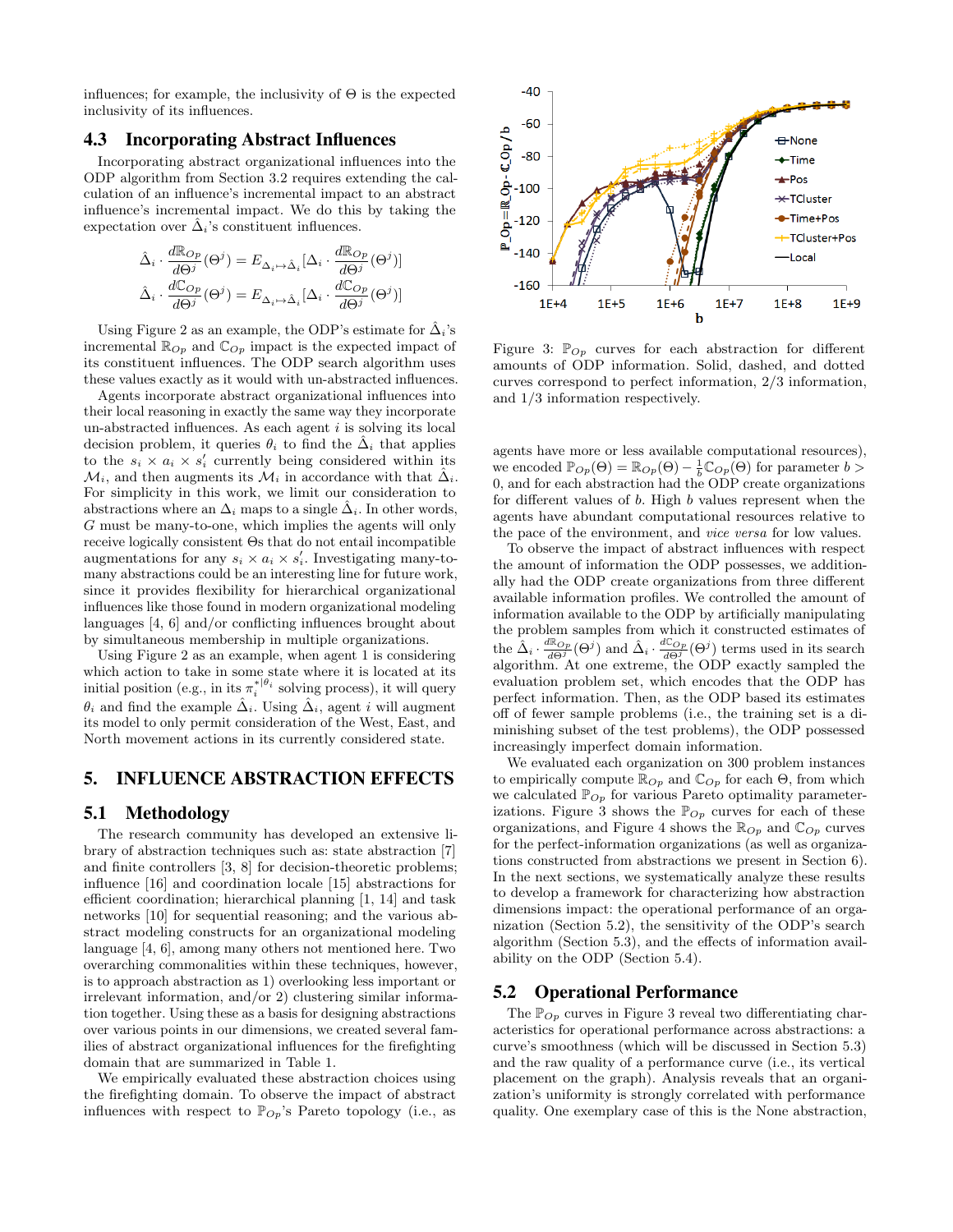|                     |                  | <b>Expected Organizational</b>                             |                                                                                                                         |
|---------------------|------------------|------------------------------------------------------------|-------------------------------------------------------------------------------------------------------------------------|
| Name                | Inclusivity      | Variance $(10^{-3} \mathbb{R}_{Op}, 10^3 \mathbb{C}_{Op})$ | Description of Abstraction                                                                                              |
| <b>None</b>         |                  | (2.50, 1297)                                               | Drop all state factors from $\hat{\Delta}$ 's domain.                                                                   |
| Time                | $\frac{1}{12}$   | (35.2, 17.26)                                              | Drop all factors except system time from $\hat{\Delta}$ 's domain.                                                      |
| Pos                 | $\frac{1}{50}$   | (2.08, 0.99)                                               | Drop all factors except agent <i>i</i> 's position from $\hat{\Delta}$ 's domain.                                       |
| TCluster            |                  | (34.5, 204)                                                | Like Time, but system time is clustered into intervals (e.g.,<br>time $[1,3]$ is one cluster, $[4,6]$ is another, etc.) |
| $Time +$<br>Pos     | $\frac{1}{600}$  | (18.1, 0.02)                                               | Retain system time and agent i's position in $\hat{\Delta}$ 's domain.                                                  |
| TCluster<br>$+$ Pos | $\overline{200}$ | (22.0, 0.22)                                               | Retain clustered system times and agent i's position in $\hat{\Delta}$ 's<br>domain.                                    |

Table 1: Descriptions of the organizational abstractions we evaluate in Section 5. Uniformity for each abstraction relies on the specific Pareto characterization. We also evaluated variants of the Pos abstractions that used clustered positions, but these abstractions were qualitatively identical to their respective Pos variants.

where the organizations at low  $b$  (i.e., when computation is expensive) restrict all but a single action from consideration (i.e., the same action must be taken in every state). These Θs by definition have maximal uniformity and also obtain relatively high  $\mathbb{P}_{Op}$  as compared to other abstractions with similar inclusivity (e.g., Time). Then, as  $b$  increases, the None organizations permit consideration of additional actions, which decreases uniformity to its minimal value, and these minimal-uniformity  $\Theta$ s obtain the worst  $\mathbb{P}_{Op}$ .

Analyzing this observation more deeply, decreased uniformity arises when alternative behaviors could be optimal for specific instances entailed in  $\hat{\Delta}_i$ 's domain, for example like in Figure 2. Rather than restrict the agent from considering some subset of Pareto-valuable actions that the ODP knows the agent might need in a specific problem instance, the ODP instead permits consideration of all actions that could be Pareto-valuable, and relies on the agent's local intelligence to appropriately select from among this set. As a result, the ODP under-constrains the agents' reasoning, which increases  $\mathbb{C}_{Op}$  and thus decreases  $\mathbb{P}_{Op}$ . However, this phenomenon is not present with higher uniformity abstractions because the ODP always wants to permit the agents to consider the entire (limited) set of Pareto-valuable actions.

 $\mathbb{P}_{Op}$ 's reliance on inclusivity is interesting in that excess inclusivity can yield poor  $\mathbb{P}_{Op}$  (e.g., the None and Time abstractions), and too little inclusivity can also result in poor  $\mathbb{P}_{Op}$  (e.g., the Time+Pos abstraction). However, abstractions with moderate inclusivity are associated with the maximal  $\mathbb{P}_{Op}$  curves. It is straightforward to show that excess inclusivity increases susceptibility to the effects of decreased uniformity; that is, additional problem situations map into the same  $\hat{\Delta}_i$  but may not have the same optimal behaviors. Too little inclusivity is detrimental for the opposite reason; that is, since a low-inclusivity  $\hat{\Delta}_i$  applies to such a narrow space, there is insufficient diversity in the ODP's statistical estimates to generalize to unseen problem instances.

Examining the  $\mathbb{R}_{Op}$  and  $\mathbb{C}_{Op}$  curves in Figure 4 illustrates that, broadly speaking, as the agents' computation becomes relatively cheaper (b increases), the ODP induces the agents to consider more actions, which in turn provides operational flexibility for the agents to achieve higher  $\mathbb{R}_{On}$ . The Time and Time+Pos curves deviate from this pattern due to low uniformity across all of the Pareto conditions; that is, the specific behavior an agent should take is poorly correlated with system time, meaning that time-based abstractions cluster together different behaviors. This biases the ODP into permitting the agents to consider additional actions even when Pareto conditions discourage excessive agent reasoning.

#### 5.3 ODP Search Sensitivity

A striking observation from Figure 3 is the large dip in  $\mathbb{P}_{Op}$ for some of the abstractions as computation becomes less costly (e.g., in the None abstraction), when we would normally expect smooth, monotonically increasing  $\mathbb{P}_{Op}$  curves. In each of these cases, the pre-dip organization would actually be a preferable  $\Theta$  to the one created by the ODP for these Pareto conditions, which implies that the ODP's greedy search algorithm performed poorly in these instances.

Notice that these dipping cases occur most significantly in the abstractions with high variance. Recalling our definition of the variance dimension, high variance corresponds to  $\hat{\Delta}_i$ s composed of  $\Delta_i$ s with significantly different expected values for  $\Delta_i \cdot \frac{d\mathbb{R}_{Op}}{d\Theta^j}(\Theta^j)$  and  $\Delta_i \cdot \frac{d\mathbb{C}_{Op}}{d\Theta^j}(\Theta^j)$ , which in turn makes the incremental impact of  $\hat{\Delta}_i$  have high statistical variance. Utilizing such imprecise estimates for a  $\Delta_i$ 's incremental impact naturally makes the greedy search algorithm sensitive to initial conditions and small data errors introduced from the ODP's sampling process, which results in the unexpected  $\mathbb{P}_{Op}$  performance dips. In other words, the ODP believes from its data that certain influences will improve  $\mathbb{P}_{Op}$ , when in reality, the ODP is overestimating the reward and/or underestimating the computational costs of adding the influences to the design, and experimentation in the evaluation domain ultimately reveals that these influences are actually detrimental to operational performance.

#### 5.4 ODP's Information Scope

While Figure 4 omits the  $\mathbb{R}_{Op}$  and  $\mathbb{C}_{Op}$  data for organization's created when the ODP had limited information, the almost unanimous trend is that Θs created from more information have higher  $\mathbb{C}_{Op}$  and  $\mathbb{R}_{Op}$  than those created from less information. The few exceptions to this trend are caused by search sensitivities like those described in Section 5.3.

Turning to Figure 3, we unexpectedly observe that organizations created from less information tend to achieve higher  $\mathbb{P}_{Op}$ , whereas intuition would dictate that additional information should tend to improve the quality of an organizational design. Further analysis reveals that an abstraction's inclusivity is a primary determining factor for analyzing an ODP with respect to its available information. As the ODP receives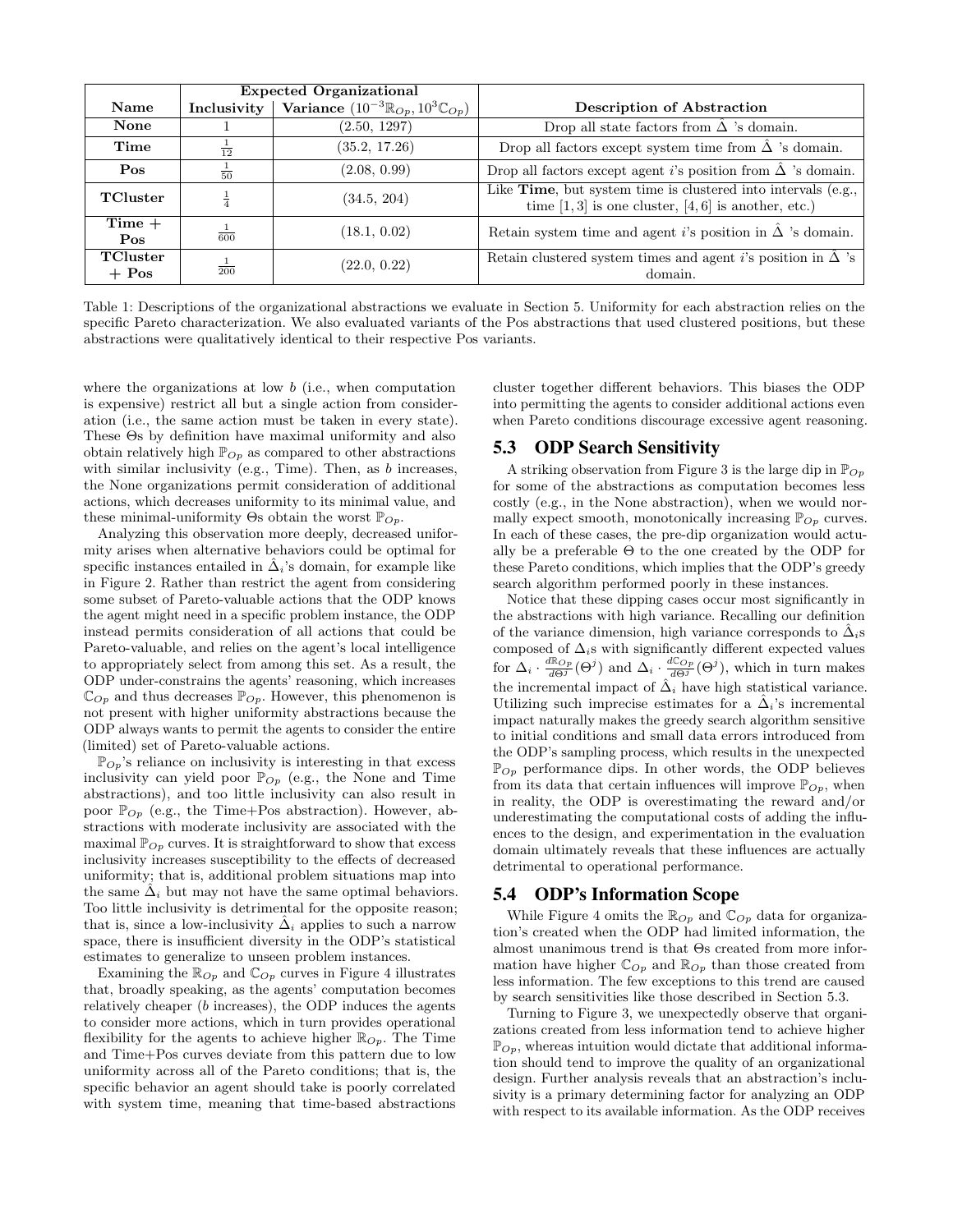

Figure 4:  $\mathbb{R}_{Op}$  and  $\mathbb{C}_{Op}$  curves for organizations in Sections 5 and 6 constructed from perfect information.

additional information, it is being exposed to more and more increasingly unlikely problem situations, analogously to how the cumulative probability of drawing a value three standard deviations from the mean of a Gaussian increases as you draw more samples. For abstractions with high inclusivity, these unlikely problem situations inevitably get clustered together with the more common situations, essentially creating multimodal distributions for the  $\hat{\Delta}_i$ s' statistical estimates. Since our ODP computes an  $\hat{\Delta}_i$ 's incremental impact as a simple expectation of its constituent  $\Delta_i$ s' incremental impacts, multimodal distributions fundamentally violate the assumptions of our ODP's statistical representation, and result in decreased  $\mathbb{P}_{Op}$  from the resulting organizations. This argues that an ODP should employ more sophisticated statistical models for representing estimates of high inclusivity influences. An interesting direction to consider for future work would be an automated approach for correcting the ODP's statistical representation in response to influence inclusivity.

Figure 3 also demonstrates that some abstractions are more robust to the effects of information availability than others. For example, the None abstraction is completely immune to these effects and the TCluster abstraction is also exceptionally resilient in this regard. While these abstractions have high inclusivity and thus should be susceptible to information availability effects, they also have extremely low uniformity. Thus, incorporating specialized  $\Delta_i$ s into a  $\hat{\Delta}_i$ cannot induce the ODP to permit additional actions, because those actions are already permitted due to the common cases.

## 6. TASK-DELINEATED ABSTRACTIONS

To summarize the key findings from our analysis in Section 5, the best abstractions are ones that:

Have moderate inclusivity. This provides enough leeway for an ODP to specify nuanced influences where appropriate but is broad enough to permit influences to generalize to the larger problem space.

Have high uniformity. This allows the ODP to more aggressively restrict the agents' local models to a smaller set of behaviors for consideration, which streamlines computational effort thereby improving performance.

Have low variance. Low variance reduces sensitivity in the ODP's search algorithm, resulting in smoother performance curves that better match the Pareto topology.

These observations lead to a high-level strategy of adopting abstractions that segment the situation space into maximallysized groups that agree on the same behavior with (nearly) the same expected incremental computational and reward impacts. Although such a strategy is not computationally practical as it would involve searching through the space of clusterings, it does suggest a heuristic proxy, which is to group together situations that are collectively pursuing the same outcome. We refer to this heuristic clustering strategy as a task-delineated abstraction.

For example, in the fire-fighting domain, this would imply clustering situations associated with putting out a fire. See Table 2 for the task-delineated abstractions we provided to the ODP for the firefighting domain. This heuristic leads to abstract influences with moderate inclusivity, low variance, and high uniformity. Inclusivity is moderate because the abstraction allows the ODP to restrict the task-level behaviors of the agents while still allowing information to generalize within the scope of a single task (i.e., provides leeway for agents to use their local expertise to most effectively complete their organizationally designated tasks). Variance is low and uniformity is high if appropriate tasks are identified that cluster similar behaviors with similar incremental impacts.

Figure 5 shows the  $\mathbb{P}_{Op}$  curves after evaluating these abstractions using the same methodology as in Section 5, along with the local baseline and the best abstraction from Section 5 (TCluster+Pos). We observe that the heuristicallyrecommended task-delineated abstraction achieves essentially the same  $\mathbb{P}_{Op}$  quality as the TCluster+Pos abstraction, which is unsurprising given that the clustered system times essentially amount to a proxy for task-delineation. Notice, however, that because the FCount+Pos curve has lower variance, it is less sensitive to information availability effects (i.e., its three  $\mathbb{P}_{Op}$  curves for various information quantities are nearly identical), and also exhibits fewer ODP search sensitivities (i.e., the  $\mathbb{P}_{Op}$  curves are smoother and monotonically increase over the entire Pareto topology). As our framework predicts, the pseudo-task-delineated FCount abstraction is suboptimal.

Finally, it is interesting to recognize that in retrospect, our previous [13] position-based abstraction is essentially taskdelineated for the version of the firefighting domain with only two fires, and as our framework predicts, performed well. That is, since each agent was expected to fight a single fire, there is a single task for each agent.